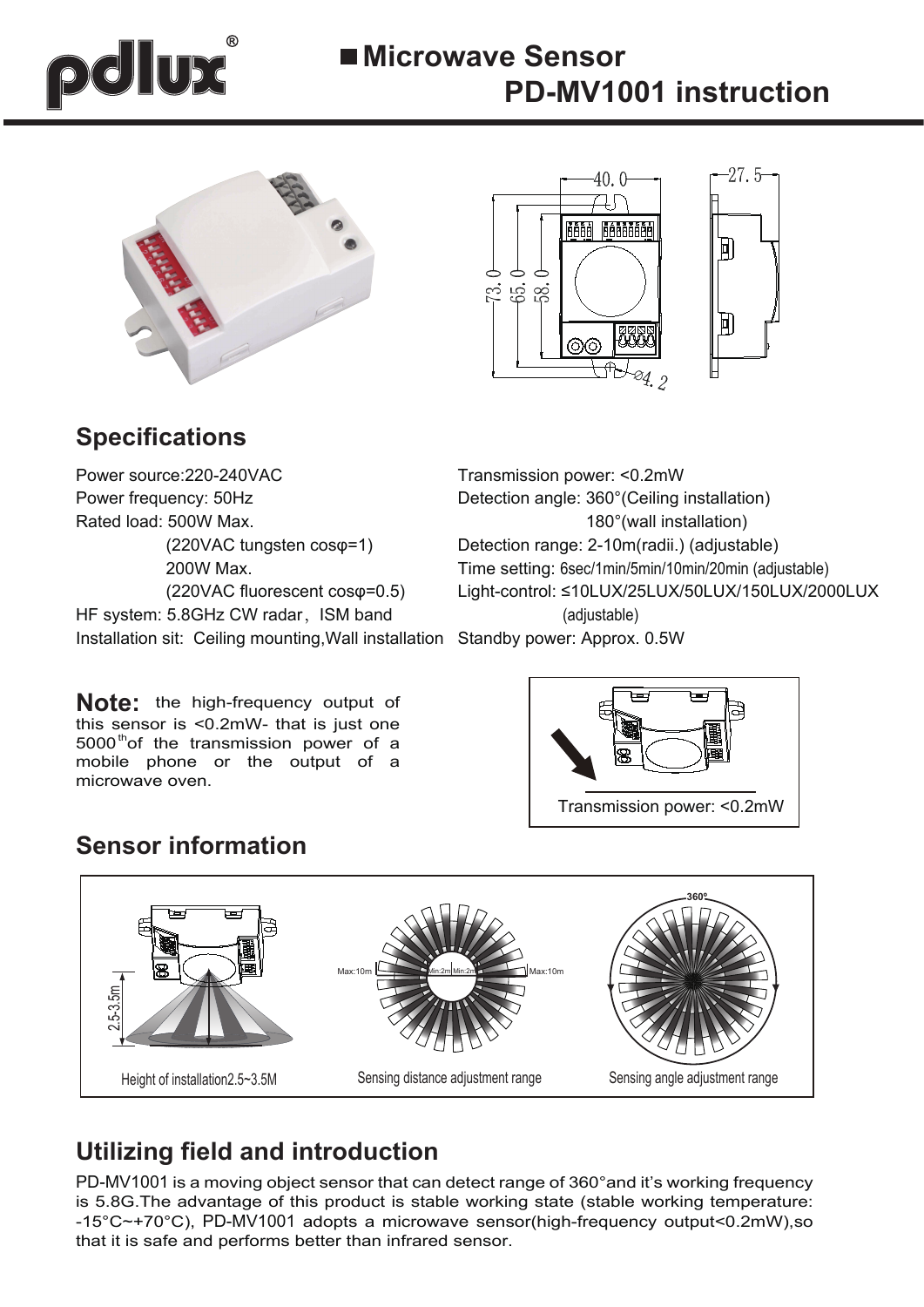It can be installed inside of product that is made of glass and plastic because that these materials make little effect to microwave. Connect the product as shows below; you can change a common light to an automatic light.

## **Utilized in ceiling light**



This product can be utilized in more fields than the above examples. You can also install a PD-MV1001 in the ceiling directly to control an aisle. There is no problem.





when the sensor is installed inside the ceiling floor, the sensitivity to light will be invalid.

This product will be faithfully waiting for you. It will turn on the light automatically when you pass by, and turn off the light automatically when you leave off. You can set the closing delay time to meet your needs. For example, you may adjust the TIME sliding controller to select the delay time 6sec~20min when you think you will come back in 10mins. The TIME sliding controller is as follow (Keep away from the detecting zone after adjusting the testing time or that the detecting time will be inaccurate when any moving object is detected again by the product).

## **Parameter setting**

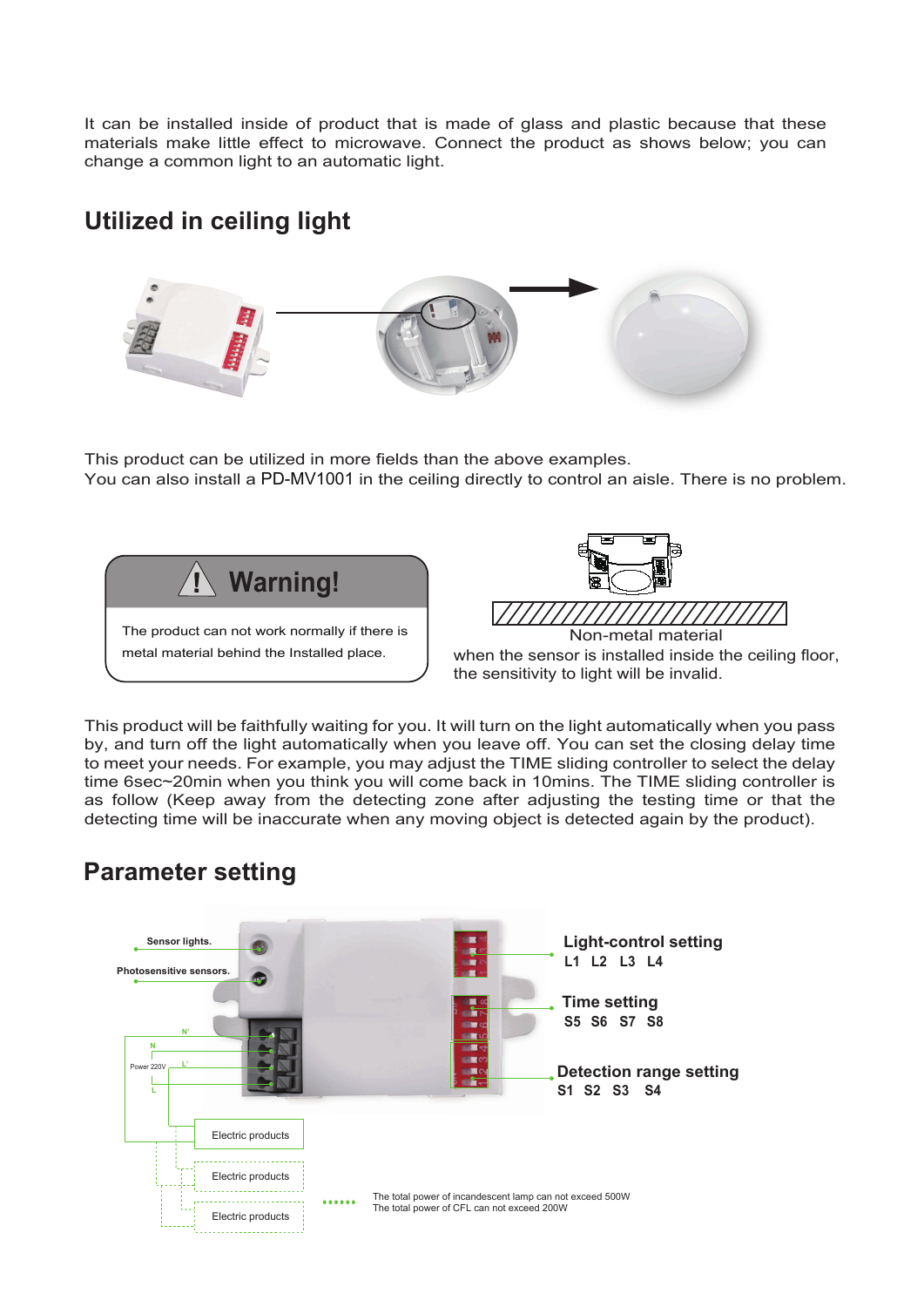### **Light-control setting** L1 L2 L3 L4

The chosen light response threshold can be infinitely from approx. 10-2000lux, pull switch to the ON position as "1", pull switch to the OFF position as "0", switch location and detection range of the corresponding table is as follows:



| L1 | L2 | L3 | L <sub>4</sub> | <b>ILLUMINANCE</b> |  |
|----|----|----|----------------|--------------------|--|
| 0  | O  | O  | 0              | ≤10LUX             |  |
| 0  | O  | n  |                | 25LUX              |  |
| 0  | O  |    | 0              | 50LUX              |  |
| 0  |    | O  | 0              | <b>150LUX</b>      |  |
|    | O  | n  | 0              | 2000LUX            |  |

#### **Detection range setting S4**

Detection range is the term used to describe the radii of the more or less circular detection zone produced on the ground after mounting the sensor light at a height of 2.5m, pull switch to the ON position as "1", pull switch to the OFF position as "0", switch location and detection range of the corresponding table is as follows:



| S <sub>1</sub> | S <sub>2</sub> | S <sub>3</sub> | S <sub>4</sub> | <b>DETECTION RANGE(radii.)</b> |  |
|----------------|----------------|----------------|----------------|--------------------------------|--|
| 0              | $\Omega$       | n              | O              | 2m                             |  |
| 0              | $\Omega$       | Û              |                | 4 <sub>m</sub>                 |  |
| $\bf{0}$       | $\Omega$       |                | O              | 6m                             |  |
| 0              |                | O              | 0              | 8m                             |  |
|                | n              |                | 0              | 10 <sub>m</sub>                |  |

**Notice: when using this product, please adjust the sensitivity (detection range) to an appropriate value but the maximum to avoid the abnormal reaction caused by the easy detection of the wrong motion by the blowing leaves & curtains, small animals or the interference of power grid & electrical equipment. All the above mentioned will lead to the error reaction. When the product does not work normally, please try to lower the sensitivity appropriately, and then test it.** 

*Friendly reminder: when installing two or more microwaves together, you are required to keep 4 meters one from another, otherwise the interference among them will lead to error reaction.*

#### **Time setting**S5 S6 S7 S8

The light can be set to stay ON for any period of time between approx. 6sec and a maximum of 20min. Any movement detected before this time elapse will re-start the timer. It is recommended to select the shortest time for adjusting the detection zone and for performing the walk test.Pull switch to the ON position as "1", pull switch to the OFF position as "0", switch location and detection range of the corresponding table is as follows: